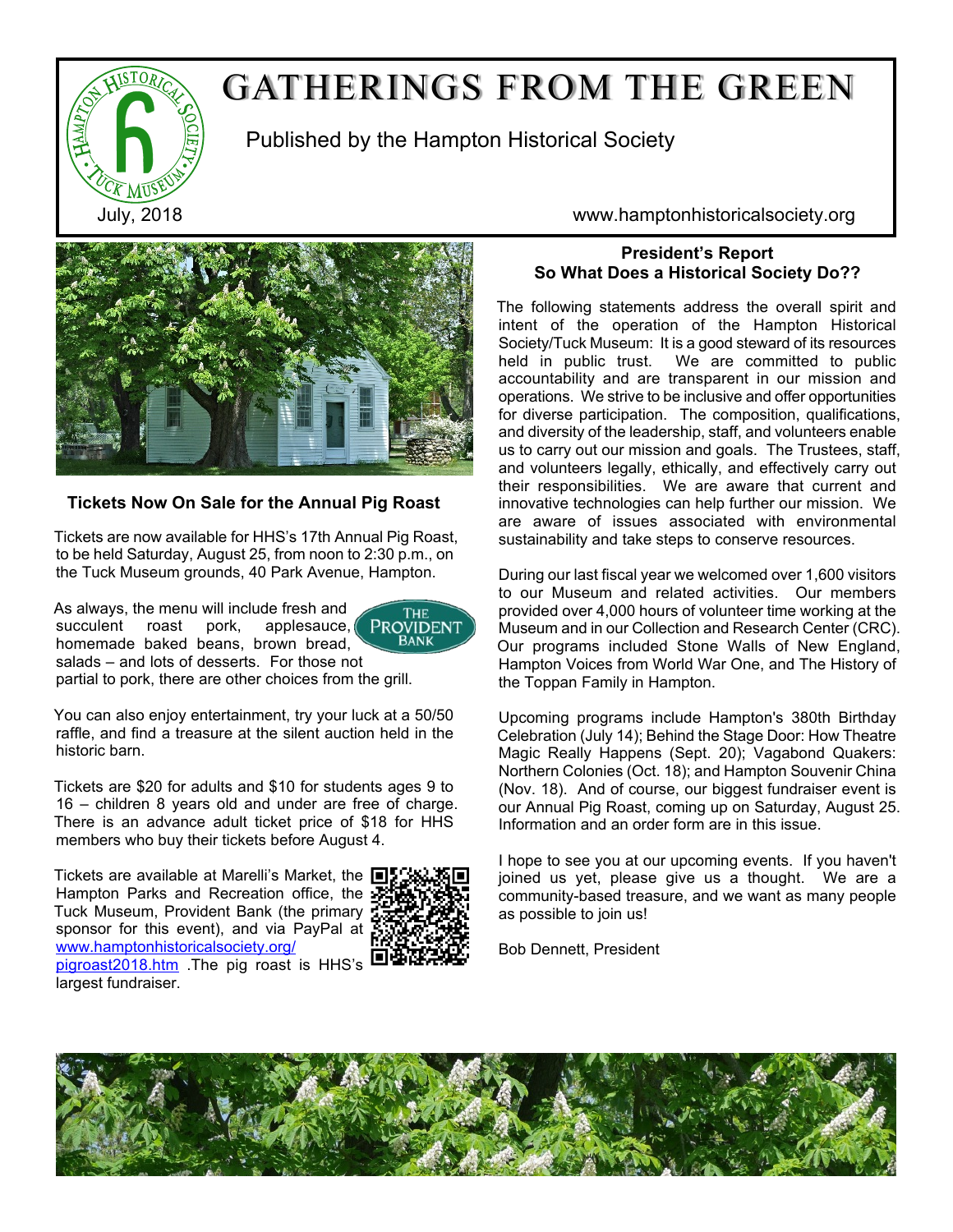## **Executive Director's report**

Thanks to the largess of the seller and the persuasion of Cheryl Lassiter, a trunk filled with documents used by Joseph and Lucy Dow in the writing of the 1888 history of



Hampton has come into the possession of the Tuck Museum. In a story too wild to be true, we were able to purchase the documents this winter. The seller, who works with rare documents and understands the importance of



keeping a collection like this intact, reduced the asking price significantly so that we were able to purchase the trunk and its contents.

Ben Moore has spent the past few months organizing and cataloging this collection and, in doing so, nuggets of Hampton history are coming to light daily. Besides being an educator, genealogist, and writer, Joseph was also a lawyer; so, included in the more than 400 items in the trunk are legal documents. Joseph died before the book was completed, so his daughter and working companion, Lucy, finished the project and got it to publication and distribution. The original book has been reprinted two additional times and is still being used today. Wouldn't they be surprised!

With the purchase of the rare 1700s chair in January and the Dow trunk in March, our Collection Fund has been depleted. For years the Society has added to the fund while waiting for the "right item" to come along. Who knew that two items of significance would appear one after another? So now we are back to building the fund up again and waiting for the next treasure to appear.

I often get asked if the CRC (Collection and Research Center) on Lafayette Road was a good investment. The answer is a resounding YES!! By removing the files and objects that were hidden and/or crowded in every nook and cranny here in the Park Avenue building, we have created productive work space for our volunteers who do data entry, scanning, and caring for the paperwork that is generated. Although we do not keep regular hours at the CRC, research projects can be done there, and we use the space for smaller gatherings. Without the CRC space we would not have been able to take the Fernald collection or properly house the Dow collection. In 2019 we are planning another Open House to show how our space is being used.

I hope that all of you reading this who live locally will stop by and celebrate the 380th anniversary with us on July 14. This will be a low-key, fun day with reenactors, demonstrations, tours, videos etc. We are always looking for ways to use our beautiful grounds and facility - now we just hope the weather cooperates! You can end the day at the lobster dinner put on by the Congregational Church. Then you can join us again on August 25 for our 17th pig roast. The fun never ends.

Finally, THANK YOU! THANK YOU!! To all of you who voted for us in the Provident Bank "Our Community Your E-Vote" contest in May. In 2017 we received \$250 out of a \$50,000 fund; this year we increased the amount over 5 times to **\$1,250**! That was competing with 50 other organizations. You all made such a difference with your vote and it is really appreciated!

Betty Moore

#### **In Remembrance**

In the past few months we have lost two community icons and Tuck Museum supporters - Harold Fernald and Stanwood Brown. In my dealings with them as museum director, I feel fortunate to have known them both.

Harold was an institution unto himself. A true educator, not only did he teach students in the classroom, he took them out to archeology digs and field trips well before it was the norm. A simple conversation with Harold turned into a learning experience - he couldn't help himself. The generosity of spirit with which he shared his knowledge of local history can't be overestimated. I could call him with a question and he would take the time to find the answer and share whatever information he had.

That same generosity gave us his collection of over 70 containers relating to local history, as well as thousands of slides. Ed Baechtold has spent three years working on the Fernald collection and has compiled a list of Harold's accomplishments: in addition to



working with students in the classroom, Harold organized a student history club; developed living history programs, and with co-creator Priscilla Thoen, these programs were viewed by hundreds of citizens over the years – from portraying President Pierce, to Goody Cole's jailor, to a Civil War soldier, Harold promoted local history.

Harold was the president of the HHS twice (once during the building of the 1960s addition to the museum), and served on the Hampton Bicentennial Commission. Ruth Stimson Park committee, and the Hampton 350th celebration committee. He was also active in the Masonic Fraternity and was a Revolutionary War reenactor.

Stanwood Brown was another Hampton institution. Stan and his family had been active in the HHS. One afternoon Stan and his son, Arthur, stopped by the museum, and I was able to ask Stan questions about the businesses he had owned, as I was working on a downtown Hampton project. Besides owning Western Auto and Honda dealerships, he founded the Hampton Coach Company and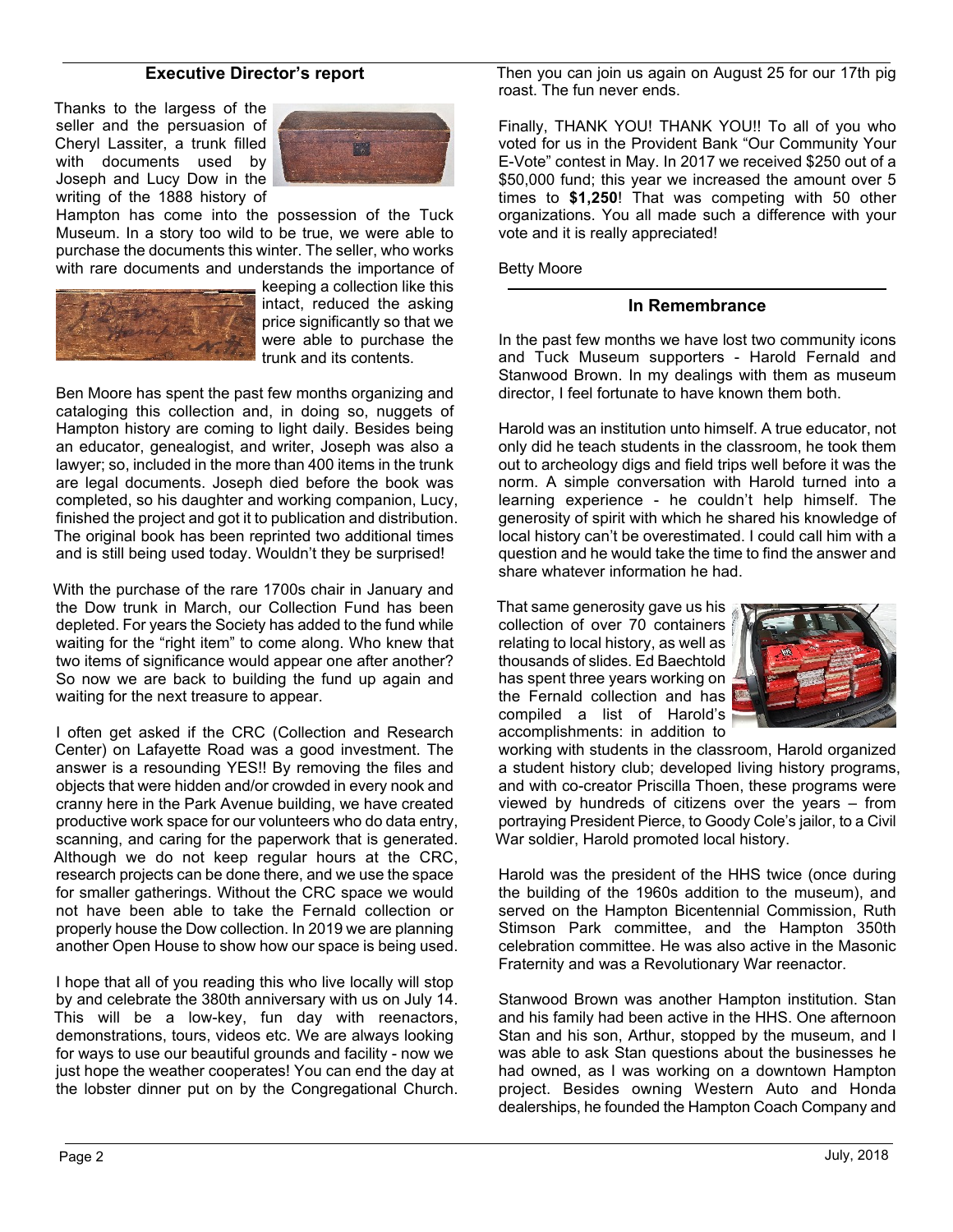New England Old Car Barn. He was also a NH State Representative and Director of the Hampton Co-Op Bank.

Stan went to college and received his degree at age 79 something that he said that he had always wanted to do, but family and making a living came first. He also was active in the Masons, Shriners, and Scottish Rite. Born in Hampton in 1925, Stan enlisted in the Army at 18 and served in WWII with the Flying Tigers in China.

Both lives well lived. Great examples to follow.

Betty Moore

# **We thank these members who have donated to the annual fund since our last newsletter.**

Edward Baechtold and Patricia Swank Helena and Burley Barthell Margaret Dignam John Hall Jim and Joanne Hobin M. Esther Hopkins Jenny Iverson Ann Justin Julie Malvone John K. Martin

Fran and Bonnie McMahon Mrs. Linda Quinn Linda Saari Diane E. Shaw Joseph and Karen Souney Lucinda T. Spaney Judith and Bruce Theriault The Wallace Family Paula Wanzer

# **Membership Renewals**

The 2018 membership renewals have been very active, but we are still missing a few. If you still have your form, please send it in. If you cannot find your form, just send your membership dues to the museum with a note. If you cannot recall your membership status, please call 926-5861 for assistance.

# **Board of Trustees; Officers**

President - Bob Dennett Vice President - Karen Raynes Secretary - Kate Pratt Treasurer - Ben Moore

**Trustees**

Ed Baechtold Rusty Bridle Lori Cotter Gary Grashow Rick Griffin

Rich Hureau Deborah Knowlton Dyana Martin Kathy McLaughlin Linda Metcalf

## **380th Anniversary Celebration**

(All pictures are from the 375th Celebration)

All are invited to celebrate the 380th Anniversary of Hampton on Saturday, July 14

Duck decoy carving is just one of the demonstrations to visit at the 380th Anniversary of Hampton to be held **July 14 from noon to 4 p.m.** on the grounds of the Tuck Museum of Hampton History. The Hampton Historical Society is sponsoring the celebration.





The Vikings will be at the party, along with an antique bike rider. There will be plein air painting, weaving, and an exhibit about gardens that the Hampton Garden Club plans and maintains. There will also be an area to browse and buy books by local authors.

Videos about Hampton's role in World War I, Miss Hampton Beach, the marsh and the seacoast fishing industry will be shown in the Tuck Building.

The Masons will be selling hamburgers, hot dogs, and soft drinks, and there will be free birthday cake compliments of Experience Hampton.

"We're happy to sponsor a community gathering to promote awareness of what local organizations are doing as well as the history of the area," said Betty Moore, Executive Director of the Tuck Museum. "Our property lends itself to this type of celebration."

As part of the 380th Anniversary, the First Congregational Church at 127 Winnacunnet Rd in Hampton is sponsoring an **old fashioned lobster bake from 5-6:30 p.m**. Tickets are \$20 for lobster and \$10 for hamburgers and hot dogs. Clam chowder, corn, potato, a beverage, and homemade deserts complete the meal. Tickets can be purchased at the Tuck Museum and the Congregational Church.